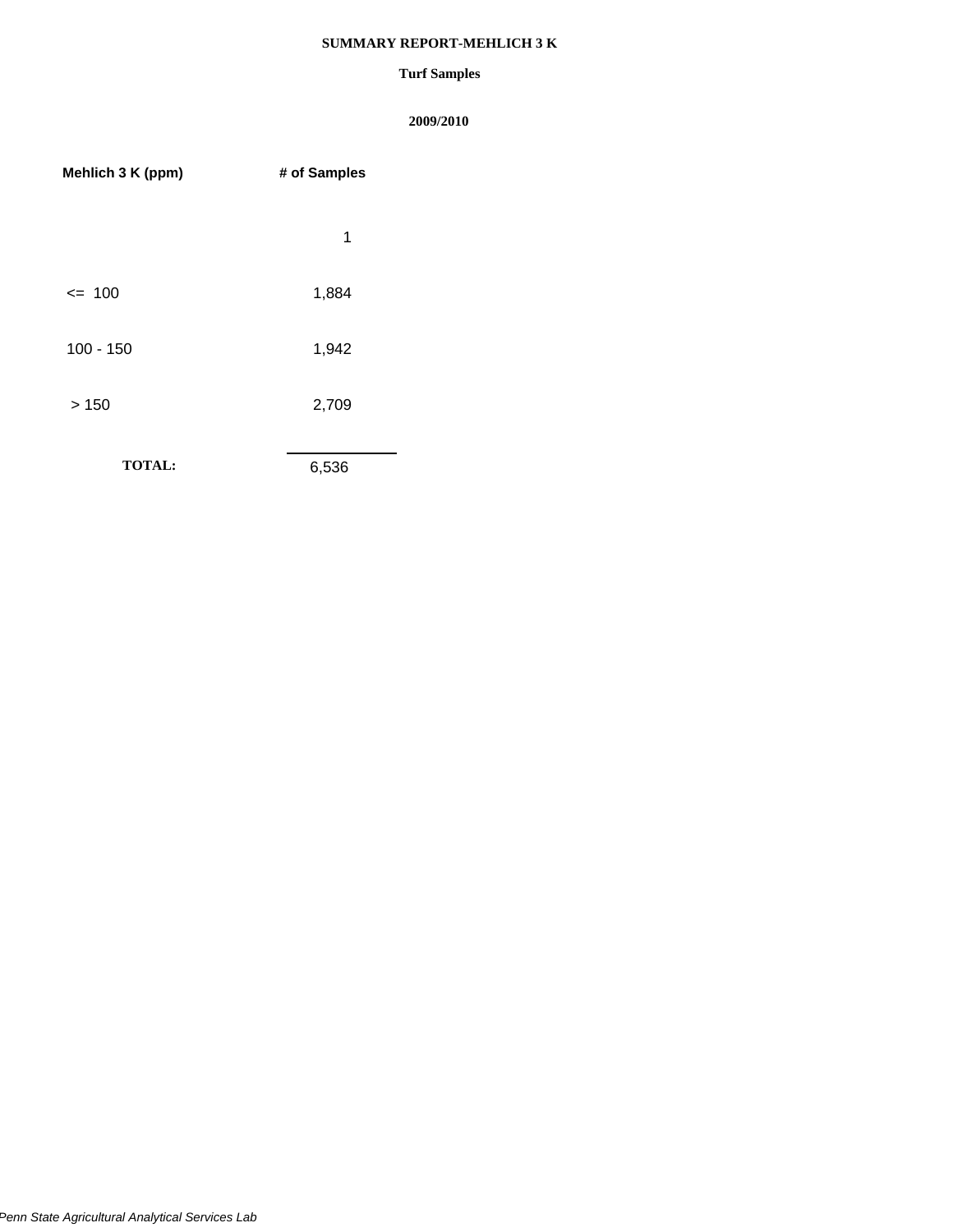# **Turf Samples**

| <b>County</b>    | <b>Total Samples</b> |                      | Mehlich 3 K<br>(ppm) | # of Samples |
|------------------|----------------------|----------------------|----------------------|--------------|
| <b>ADAMS</b>     | 50                   |                      |                      |              |
|                  |                      |                      | $1 \le 100$          | 12           |
|                  |                      | $\mathbf{2}^{\circ}$ | $100 - 150$          | 11           |
|                  |                      | 3                    | >150                 | 27           |
| <b>ALLEGHENY</b> | 379                  |                      |                      |              |
|                  |                      |                      | $1 \le 100$          | 86           |
|                  |                      | $\overline{2}$       | $100 - 150$          | 118          |
|                  |                      | 3                    | > 150                | 175          |
| <b>ARMSTRONG</b> | 91                   |                      |                      |              |
|                  |                      |                      | $1 \le 100$          | 47           |
|                  |                      | $\overline{2}$       | $100 - 150$          | 27           |
|                  |                      | 3                    | >150                 | 17           |
| <b>BEAVER</b>    | 29                   |                      |                      |              |
|                  |                      |                      | $1 \le 100$          | $\,6\,$      |
|                  |                      | $\overline{2}$       | $100 - 150$          | 11           |
|                  |                      | 3                    | > 150                | 12           |
| <b>BEDFORD</b>   | 17                   |                      |                      |              |
|                  |                      |                      | $1 \le 100$          | 3            |
|                  |                      | $\overline{2}$       | $100 - 150$          | 5            |
|                  |                      | 3                    | >150                 | 9            |
| <b>BERKS</b>     | 229                  |                      |                      |              |
|                  |                      |                      | $1 \le 100$          | 47           |
|                  |                      | $\overline{2}$       | $100 - 150$          | 70           |
|                  |                      | 3                    | > 150                | 112          |
| <b>BLAIR</b>     | 77                   |                      |                      |              |
|                  |                      |                      | $1 \le 100$          | 10           |
|                  |                      |                      | 2 100 - 150          | 23           |
|                  |                      | 3                    | > 150                | 44           |
| <b>BRADFORD</b>  | 72                   |                      |                      |              |
|                  |                      |                      | $1 \le 100$          | 37           |
|                  |                      |                      | 2 100 - 150          | 23           |
|                  |                      | 3                    | >150                 | 12           |
| <b>BUCKS</b>     | 287                  |                      |                      |              |
|                  |                      |                      | $1 \le 100$          | 135          |
|                  |                      |                      | 2 100 - 150          | 75           |
|                  |                      | 3                    | > 150                | 77           |
| <b>BUTLER</b>    | 87                   |                      |                      |              |
|                  |                      |                      | $1 \le 100$          | 18           |
|                  |                      |                      | 2 100 - 150          | 36           |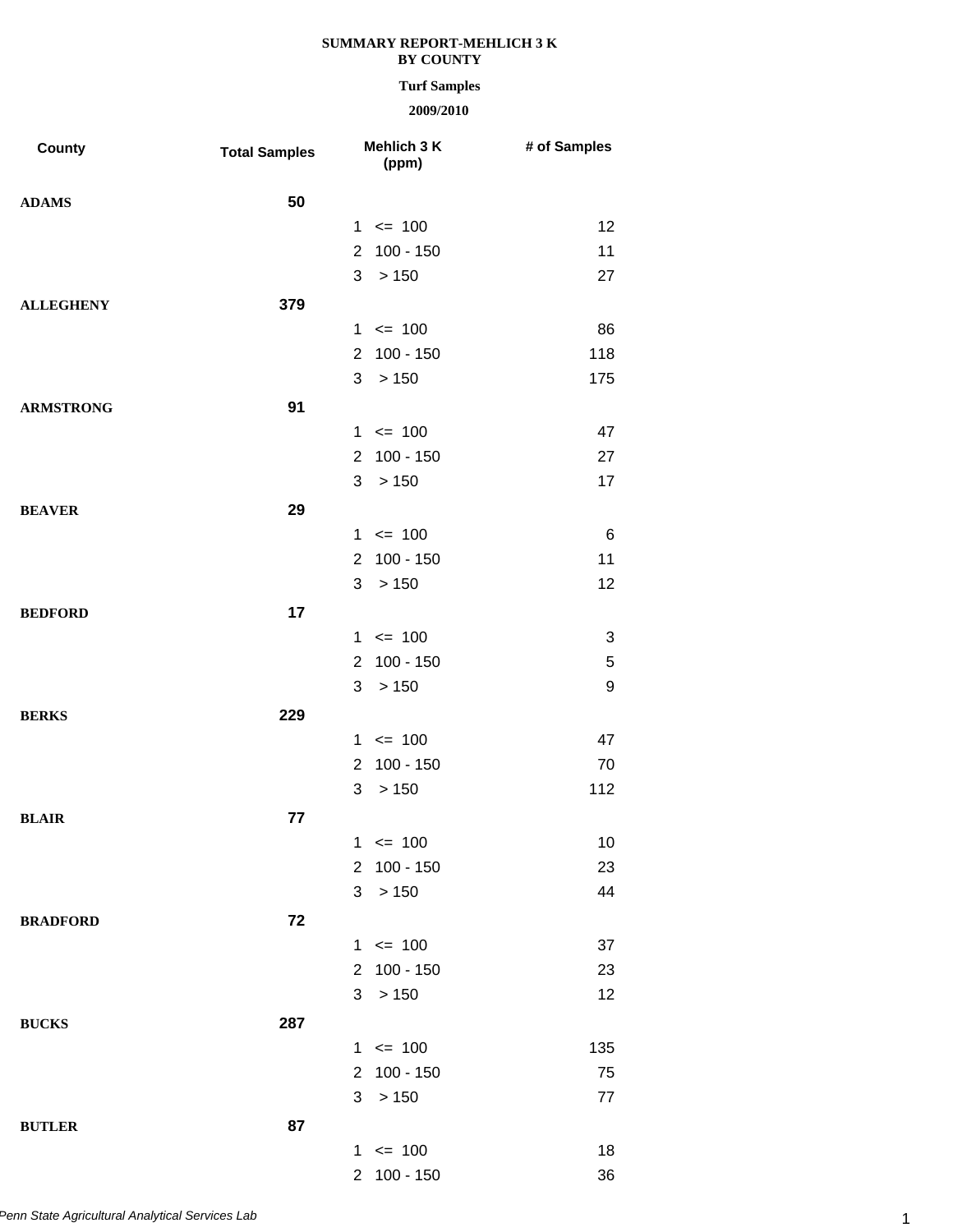# **Turf Samples**

| County            | <b>Total Samples</b> |                | Mehlich 3 K<br>(ppm) | # of Samples   |
|-------------------|----------------------|----------------|----------------------|----------------|
|                   |                      | 3              | > 150                | 33             |
| <b>CAMBRIA</b>    | 25                   |                |                      |                |
|                   |                      | 1              | $= 100$              | 9              |
|                   |                      | $\overline{2}$ | 100 - 150            | 5              |
|                   |                      | 3              | >150                 | 11             |
| <b>CAMERON</b>    | $\mathbf{2}$         |                |                      |                |
|                   |                      |                | $1 \le 100$          | 1              |
|                   |                      | 3              | >150                 | $\mathbf 1$    |
| <b>CARBON</b>     | 14                   |                |                      |                |
|                   |                      |                | $1 \le 100$          | 10             |
|                   |                      | $\mathbf{2}$   | $100 - 150$          | 3              |
|                   |                      | 3              | >150                 | $\mathbf{1}$   |
| <b>CENTRE</b>     | 370                  |                |                      |                |
|                   |                      |                | $1 \le 100$          | 119            |
|                   |                      |                | 2 100 - 150          | 105            |
|                   |                      | 3              | >150                 | 146            |
| <b>CHESTER</b>    | 238                  |                |                      |                |
|                   |                      |                | $1 \le 100$          | 53             |
|                   |                      | $\overline{2}$ | $100 - 150$          | 79             |
|                   |                      | 3              | >150                 | 106            |
| <b>CLARION</b>    | 16                   |                |                      |                |
|                   |                      |                | $1 \le 100$          | 6              |
|                   |                      | $\overline{2}$ | $100 - 150$          | 6              |
|                   |                      | 3              | > 150                | 4              |
| <b>CLEARFIELD</b> | 92                   |                |                      |                |
|                   |                      |                | $1 \le 100$          | 22             |
|                   |                      |                | 2 100 - 150          | 37             |
|                   |                      | 3              | >150                 | 33             |
| <b>CLINTON</b>    | 13                   |                |                      |                |
|                   |                      |                | $1 \le 100$          | $\overline{7}$ |
|                   |                      |                | 2 100 - 150          | 3              |
|                   |                      |                | 3 > 150              | 3              |
| <b>COLUMBIA</b>   | 39                   |                |                      |                |
|                   |                      |                | $1 \le 100$          | 17             |
|                   |                      |                | 2 100 - 150          | 10             |
|                   |                      | 3              | >150                 | 12             |
| <b>CRAWFORD</b>   | 34                   |                |                      |                |
|                   |                      |                | $1 \le 100$          | 17             |
|                   |                      |                | 2 100 - 150          | $\,6$          |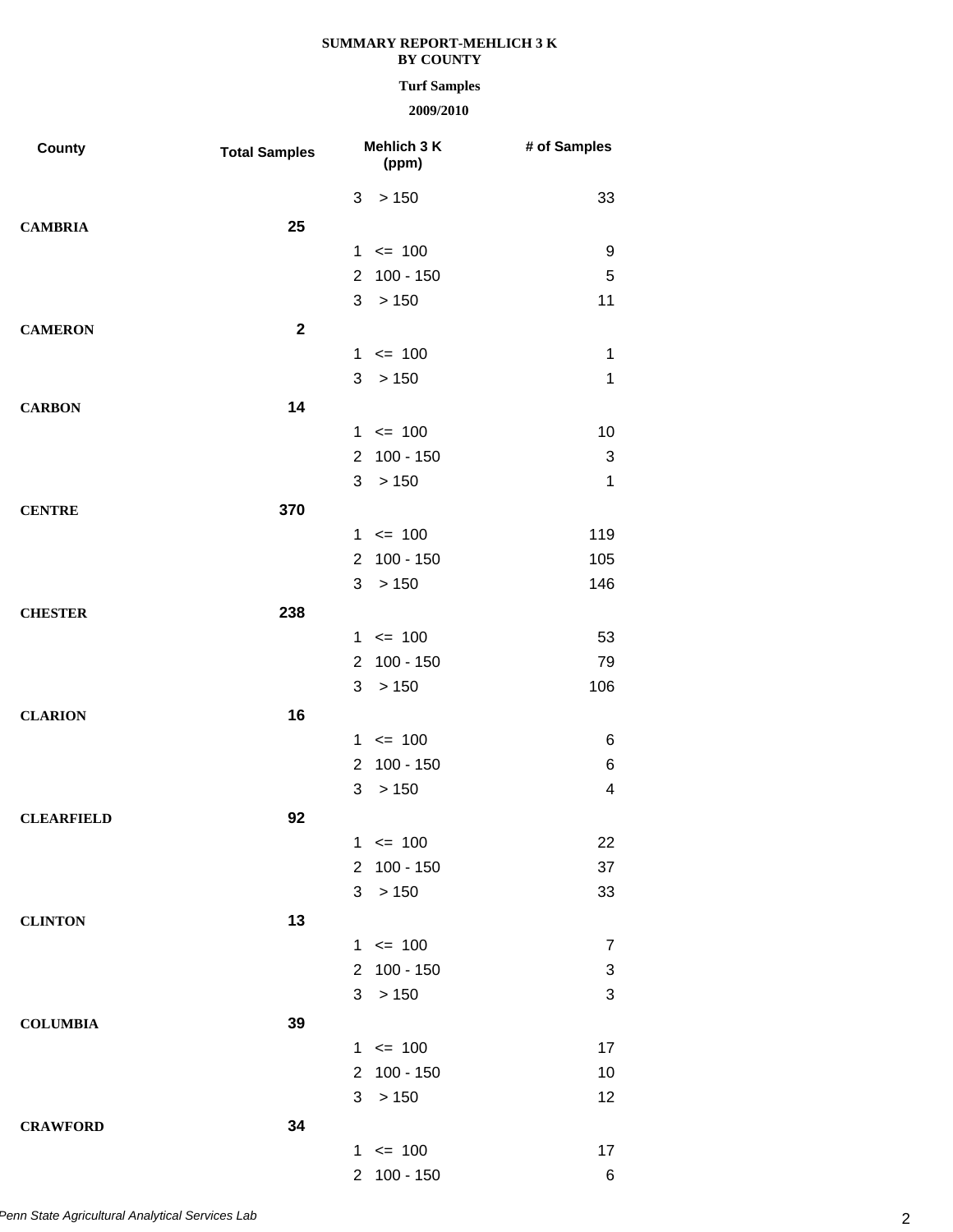### **Turf Samples**

| County            | <b>Total Samples</b> | Mehlich 3 K<br>(ppm)          | # of Samples             |
|-------------------|----------------------|-------------------------------|--------------------------|
|                   |                      | 3<br>> 150                    | 11                       |
| <b>CUMBERLAND</b> | 203                  |                               |                          |
|                   |                      | $= 100$<br>$\mathbf{1}$       | 33                       |
|                   |                      | 100 - 150<br>$\overline{2}$   | 46                       |
|                   |                      | 3<br>$>150$                   | 124                      |
| <b>DAUPHIN</b>    | 228                  |                               |                          |
|                   |                      | $1 \le 100$                   | 23                       |
|                   |                      | $100 - 150$<br>$\overline{2}$ | 58                       |
|                   |                      | 3<br>>150                     | 147                      |
| <b>DELAWARE</b>   | 197                  |                               |                          |
|                   |                      | $= 100$<br>1                  | 52                       |
|                   |                      | 100 - 150<br>$\overline{2}$   | 56                       |
|                   |                      | 3<br>>150                     | 89                       |
| <b>ELK</b>        | 15                   |                               |                          |
|                   |                      | $1 \le 100$                   | 4                        |
|                   |                      | $100 - 150$<br>$\overline{2}$ | $\overline{7}$           |
|                   |                      | 3<br>>150                     | $\overline{\mathcal{A}}$ |
| <b>ERIE</b>       | 101                  |                               |                          |
|                   |                      | $= 100$<br>1                  | 53                       |
|                   |                      | $100 - 150$<br>$\overline{2}$ | 32                       |
|                   |                      | 3<br>> 150                    | 16                       |
| <b>FAYETTE</b>    | 44                   |                               |                          |
|                   |                      | $1 \le 100$                   | 15                       |
|                   |                      | $100 - 150$<br>$\overline{2}$ | 18                       |
|                   |                      | 3<br>> 150                    | 11                       |
| <b>FRANKLIN</b>   | 239                  |                               |                          |
|                   |                      | $1 \le 100$                   | 43                       |
|                   |                      | $100 - 150$<br>$\overline{2}$ | 57                       |
|                   |                      | 3<br>>150                     | 139                      |
| <b>FULTON</b>     | 12                   |                               |                          |
|                   |                      | $1 \le 100$                   | 6                        |
|                   |                      | 2 100 - 150                   | $\overline{2}$           |
|                   |                      | 3<br>>150                     | $\overline{\mathcal{A}}$ |
| <b>GREENE</b>     | 5                    |                               |                          |
|                   |                      | 2 100 - 150                   | 3                        |
|                   |                      | 3<br>>150                     | $\overline{2}$           |
| <b>HUNTINGDON</b> | 27                   |                               |                          |
|                   |                      | $1 \le 100$                   | 6                        |
|                   |                      | 2 100 - 150                   | 15                       |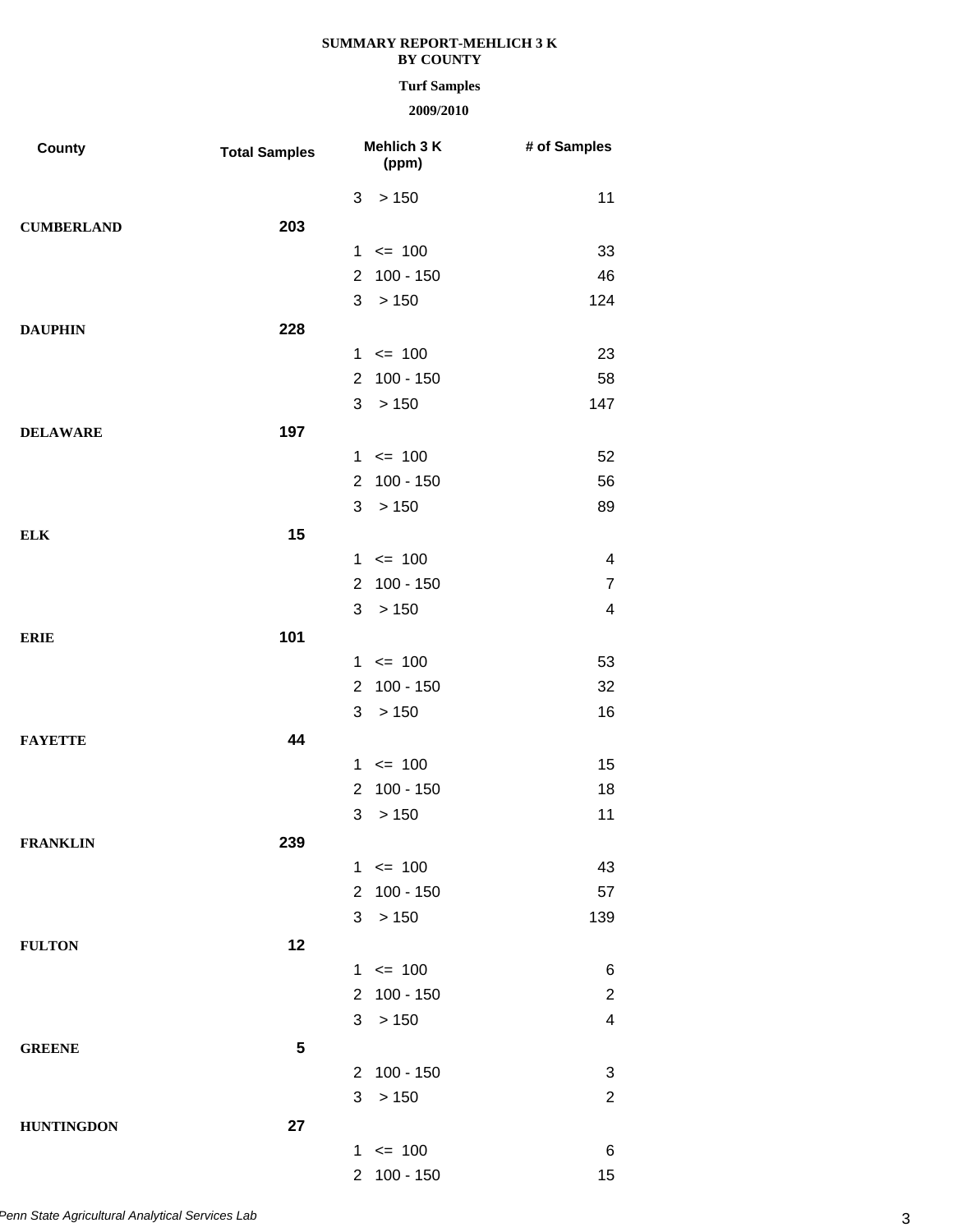### **Turf Samples**

| <b>County</b>     | <b>Total Samples</b> | Mehlich 3 K<br>(ppm)          | # of Samples |
|-------------------|----------------------|-------------------------------|--------------|
|                   |                      | > 150<br>3                    | 6            |
| <b>INDIANA</b>    | 42                   |                               |              |
|                   |                      | $= 100$<br>1.                 | 9            |
|                   |                      | 2 100 - 150                   | 14           |
|                   |                      | >150<br>3                     | 19           |
| <b>JEFFERSON</b>  | 15                   |                               |              |
|                   |                      | $1 \le 100$                   | 3            |
|                   |                      | $100 - 150$<br>$\overline{2}$ | 6            |
|                   |                      | 3 > 150                       | 6            |
| <b>JUNIATA</b>    | 11                   |                               |              |
|                   |                      | $1 \le 100$                   | 1            |
|                   |                      | 2 100 - 150                   | 4            |
|                   |                      | >150<br>3                     | 6            |
| <b>LACKAWANNA</b> | 138                  |                               |              |
|                   |                      | $1 \le 100$                   | 90           |
|                   |                      | $100 - 150$<br>$\overline{2}$ | 29           |
|                   |                      | >150<br>3 <sup>1</sup>        | 19           |
| <b>LANCASTER</b>  | 714                  |                               |              |
|                   |                      | $1 \le 100$                   | 111          |
|                   |                      | 2 100 - 150                   | 216          |
|                   |                      | 3<br>>150                     | 387          |
| <b>LAWRENCE</b>   | 21                   |                               |              |
|                   |                      | $1 \le 100$                   | 10           |
|                   |                      | $100 - 150$<br>$\overline{2}$ | 6            |
|                   |                      | >150<br>3                     | 5            |
| <b>LEBANON</b>    | 103                  |                               |              |
|                   |                      | $1 \le 100$                   | 13           |
|                   |                      | $100 - 150$<br>$\overline{2}$ | 26           |
|                   |                      | >150<br>3                     | 64           |
| <b>LEHIGH</b>     | 318                  |                               |              |
|                   |                      |                               | 1            |
|                   |                      | $1 \le 100$                   | 67           |
|                   |                      | 2 100 - 150                   | 100          |
|                   |                      | >150<br>3                     | 150          |
| <b>LUZERENE</b>   | 1                    |                               |              |
|                   |                      | 2 100 - 150                   | 1            |
| <b>LUZERNE</b>    | 232                  |                               |              |
|                   |                      | $1 \le 100$                   | 159          |
|                   |                      | 2 100 - 150                   | 36           |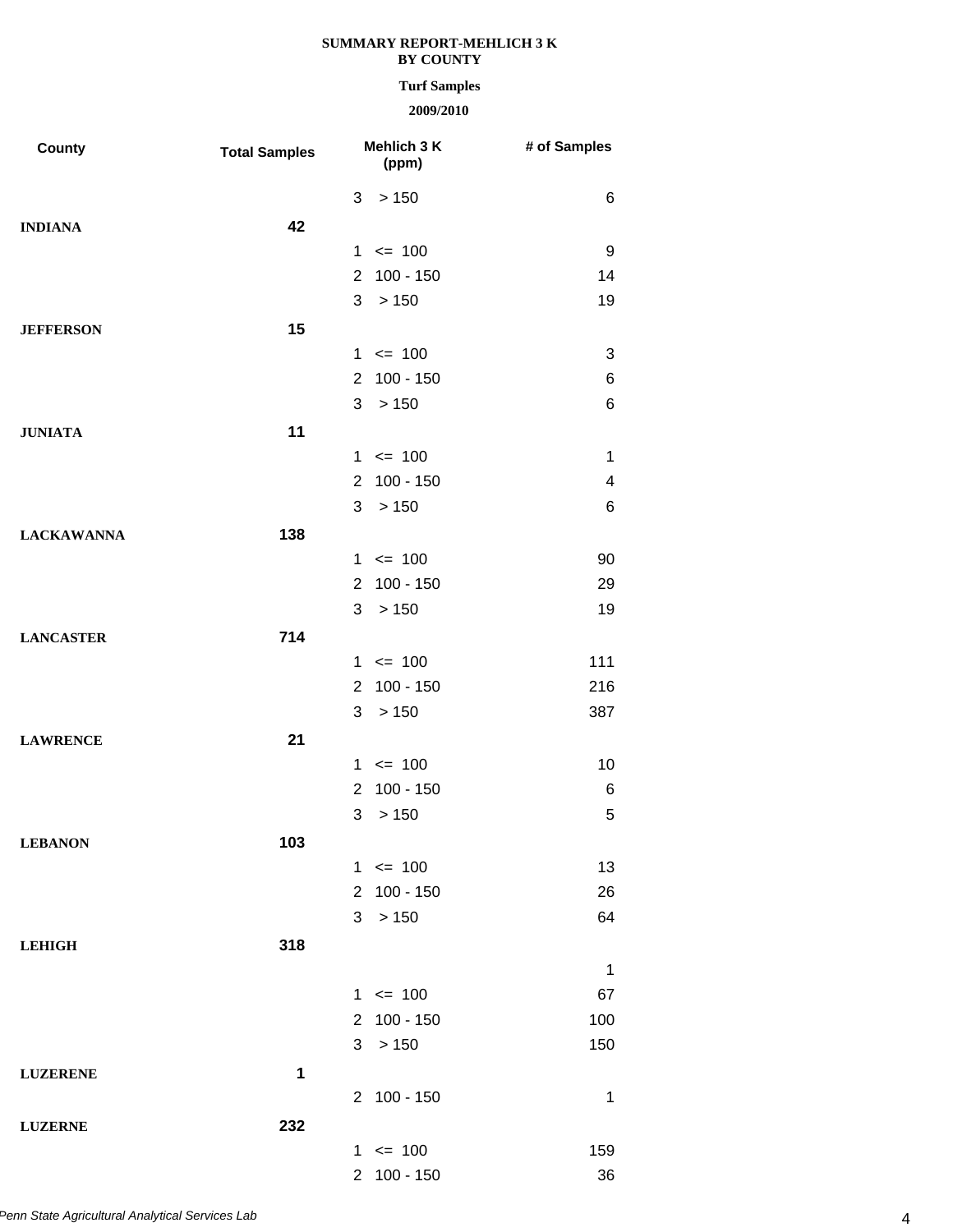### **Turf Samples**

| County                | <b>Total Samples</b> |                | Mehlich 3 K<br>(ppm) | # of Samples   |
|-----------------------|----------------------|----------------|----------------------|----------------|
|                       |                      | 3              | > 150                | 37             |
| <b>LYCOMING</b>       | 77                   |                |                      |                |
|                       |                      |                | $1 \le 100$          | 18             |
|                       |                      | $\overline{2}$ | $100 - 150$          | 28             |
|                       |                      | 3              | > 150                | 31             |
| <b>MCKEAN</b>         | 14                   |                |                      |                |
|                       |                      |                | $1 \le 100$          | 4              |
|                       |                      | $\overline{2}$ | $100 - 150$          | $\overline{7}$ |
|                       |                      | 3              | >150                 | 3              |
| <b>MERCER</b>         | 50                   |                |                      |                |
|                       |                      |                | $1 \le 100$          | 20             |
|                       |                      | $\overline{2}$ | $100 - 150$          | 24             |
|                       |                      | 3              | >150                 | 6              |
| <b>MIFFLIN</b>        | 18                   |                |                      |                |
|                       |                      |                | $1 \le 100$          | 5              |
|                       |                      | $\overline{2}$ | $100 - 150$          | 5              |
|                       |                      | 3              | >150                 | 8              |
| <b>MONROE</b>         | 31                   |                |                      |                |
|                       |                      |                | $1 \le 100$          | 16             |
|                       |                      | $\overline{2}$ | $100 - 150$          | 6              |
|                       |                      | 3              | > 150                | 9              |
| <b>MONTGOMERY</b>     | 566                  |                |                      |                |
|                       |                      |                | $1 \le 100$          | 192            |
|                       |                      | $\overline{2}$ | $100 - 150$          | 176            |
|                       |                      | 3              | > 150                | 198            |
| <b>MONTOUR</b>        | $\mathbf 2$          |                |                      |                |
|                       |                      |                | 2 100 - 150          | 1              |
|                       |                      | 3              | >150                 | 1              |
| <b>NORTHAMPTON</b>    | 111                  |                |                      |                |
|                       |                      |                | $1 \le 100$          | 23             |
|                       |                      |                | 2 100 - 150          | 33             |
|                       |                      |                | 3 > 150              | 55             |
| <b>NORTHUMBERLAND</b> | 54                   |                |                      |                |
|                       |                      |                | $1 \le 100$          | 10             |
|                       |                      |                | 2 100 - 150          | 13             |
|                       |                      | 3              | >150                 | 31             |
| <b>PERRY</b>          | 20                   |                |                      |                |
|                       |                      |                | $1 \le 100$          | 6              |
|                       |                      |                | 2 100 - 150          | $\overline{7}$ |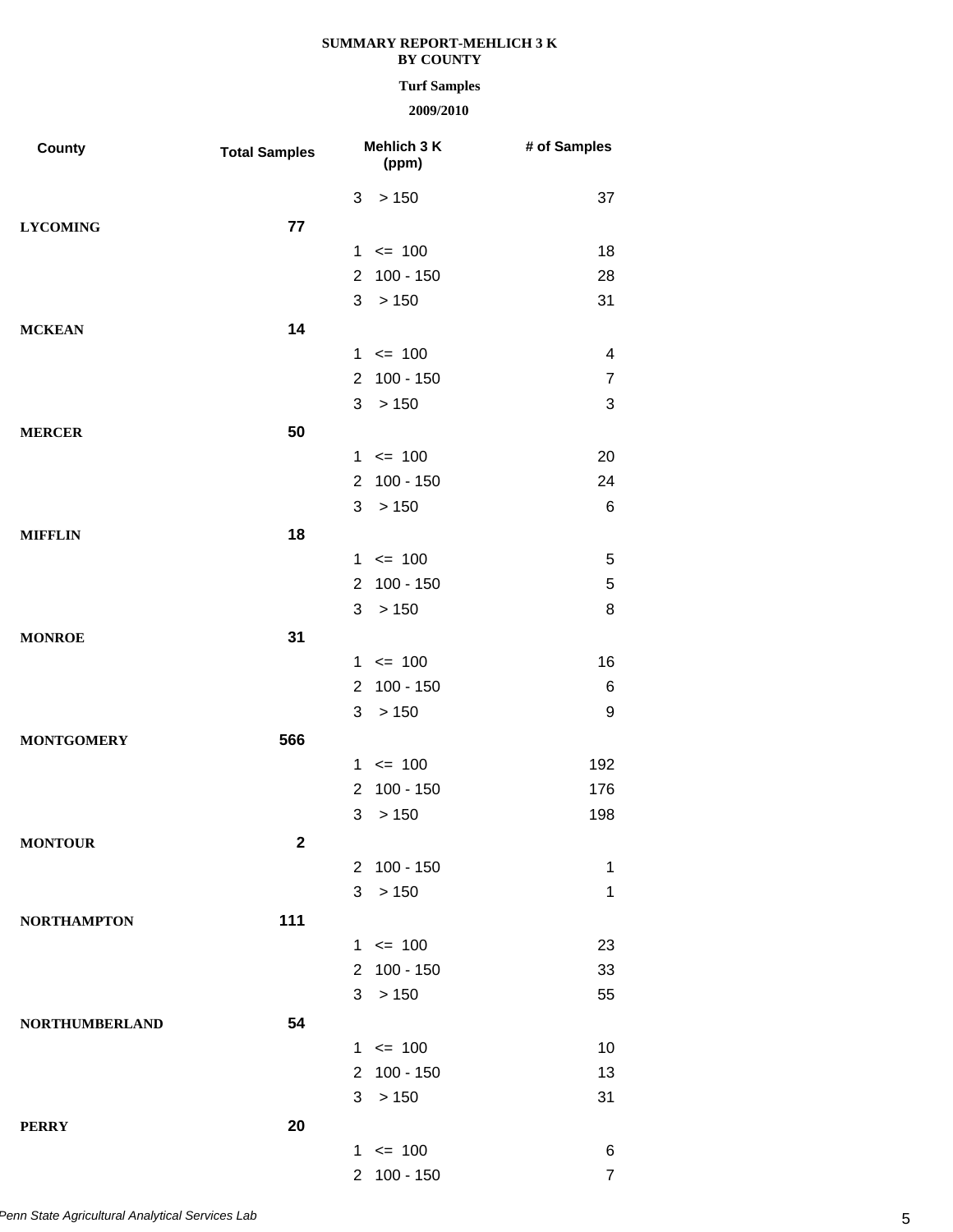### **Turf Samples**

| County              | <b>Total Samples</b> | Mehlich 3 K<br>(ppm)          | # of Samples             |
|---------------------|----------------------|-------------------------------|--------------------------|
|                     |                      | > 150<br>3                    | $\overline{7}$           |
| <b>PHILADELPHIA</b> | 31                   |                               |                          |
|                     |                      | $1 \le 100$                   | $\overline{7}$           |
|                     |                      | 2 100 - 150                   | 9                        |
|                     |                      | 3<br>>150                     | 15                       |
| <b>PIKE</b>         | 8                    |                               |                          |
|                     |                      | $1 \le 100$                   | 3                        |
|                     |                      | $100 - 150$<br>$\overline{2}$ | $\overline{\mathcal{A}}$ |
|                     |                      | 3<br>>150                     | $\mathbf 1$              |
| <b>POTTER</b>       | $\mathbf{3}$         |                               |                          |
|                     |                      | $1 \le 100$                   | $\overline{c}$           |
|                     |                      | 2 100 - 150                   | $\mathbf 1$              |
| <b>SCHUYKILL</b>    | $\overline{2}$       |                               |                          |
|                     |                      | $1 \le 100$                   | $\overline{2}$           |
| <b>SCHUYLKILL</b>   | 30                   |                               |                          |
|                     |                      | $1 \le 100$                   | 15                       |
|                     |                      | 2 100 - 150                   | 9                        |
|                     |                      | 3<br>>150                     | 6                        |
| <b>SNYDER</b>       | 18                   |                               |                          |
|                     |                      | $1 \le 100$                   | 3                        |
|                     |                      | $100 - 150$<br>$\overline{2}$ | 10                       |
|                     |                      | >150<br>3                     | 5                        |
| <b>SOMERSET</b>     | 43                   |                               |                          |
|                     |                      | $1 \le 100$                   | 10                       |
|                     |                      | 2 100 - 150                   | 18                       |
|                     |                      | > 150<br>3                    | 15                       |
| <b>SULLIVAN</b>     | $\boldsymbol{2}$     |                               |                          |
|                     |                      | $1 \le 100$                   | $\overline{c}$           |
| <b>SUSQUEHANNA</b>  | 20                   |                               |                          |
|                     |                      | $1 \le 100$                   | 11                       |
|                     |                      | 2 100 - 150                   | $\overline{7}$           |
|                     |                      | 3 > 150                       | $\overline{2}$           |
| <b>TIOGA</b>        | 16                   |                               |                          |
|                     |                      | $1 \le 100$                   | 3                        |
|                     |                      | 2 100 - 150                   | 4                        |
|                     |                      | > 150<br>3                    | 9                        |
| <b>UNION</b>        | 46                   |                               |                          |
|                     |                      | $1 \le 100$                   | 25                       |
|                     |                      | 2 100 - 150                   | 11                       |